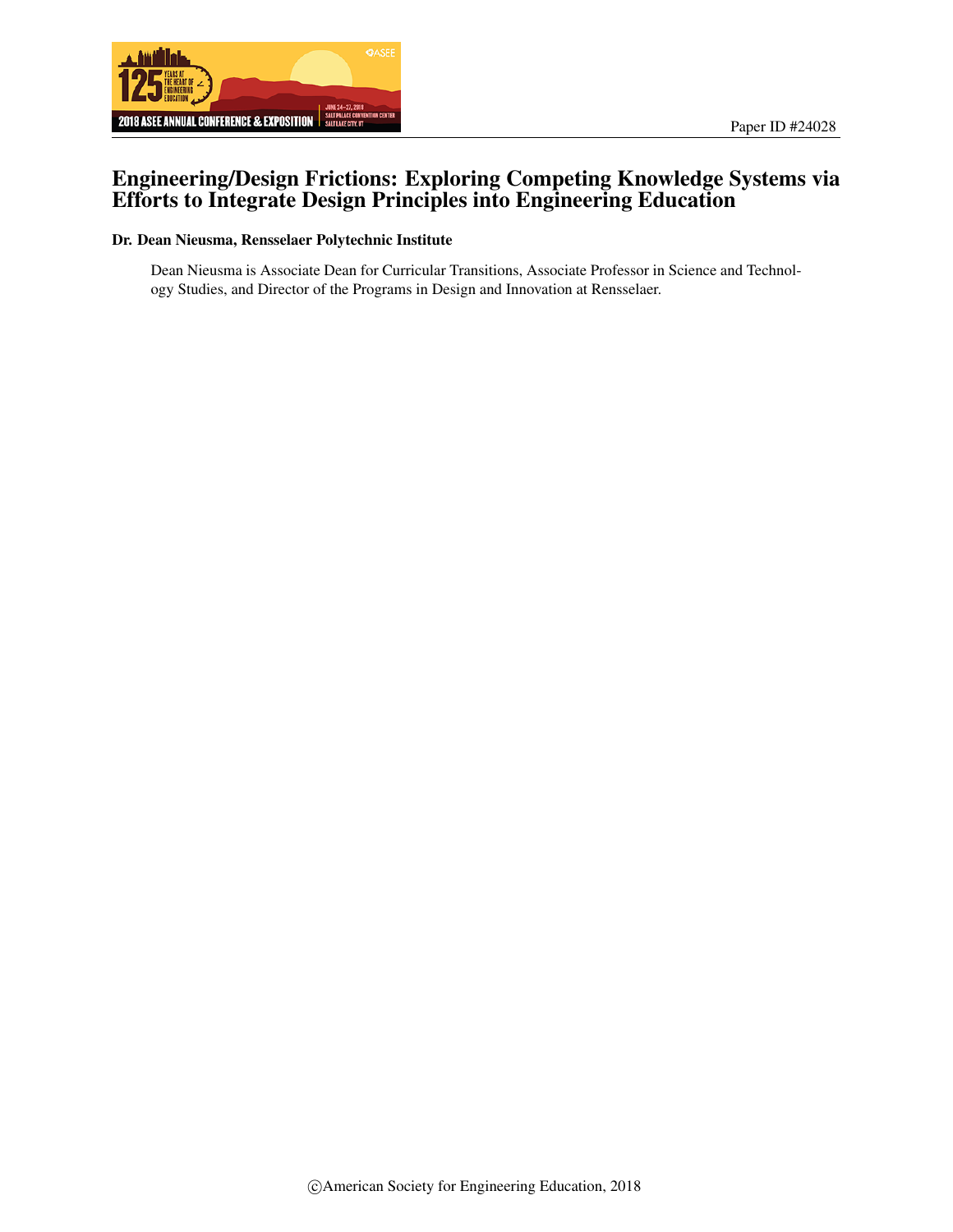# **Engineering/Design Frictions: Exploring Competing Knowledge Systems via Efforts to Integrate Design Principles into Engineering Education**

## **Introduction**

Human-centered design methods and design thinking are being promoted and increasingly adopted beyond the traditional creative design disciplines. These approaches are touted as tools for enhanced creativity that help align narrow problem solving in any domain with actual human capabilities and experiences—and hence the broader human condition [1]. Engineering education, in particular, has been impacted by the rise in use of human-centered design problemsolving and educational approaches, largely for the better. Design-centric pedagogies can enable heightened student engagement [2], better contextualized problem solving [3], a broader range of inquiry methods employed to understand the problem and posit solution concepts [4], and increased emphasis on experimentation, prototyping, and user testing [5].

These developments in engineering education have led to a sort of design evangelism within the field: Human-centered design (hereafter, just "design") is cast as a generalized fix to a range of shortcomings faced by mainstream approaches to engineering education [6]. My own work in the areas of engineering education research and engineering studies, both individually and with collaborators representing a range of disciplines, has often contributed to this educational reform effort [7, 8, 9, 10, 11, 12]. Despite being a consistent proponent of design methods and design thinking in engineering, I nevertheless see many challenges associated with folding design approaches into engineering problem solving, engineering education, and engineering worldviews more broadly. In that vein, this paper shows how design approaches frequently exist in tension with mainstream approaches to conveying engineering knowledge to students, and argues that engineering educators should not assume design approaches can be simply overlain on top of those of engineering. In key respects, design and engineering educational approaches exist in contrast to one another. To make this argument, the paper will identify some of the conceptual frameworks underlying mainstream approaches to design and engineering education and then identify key tensions between the approaches. Drawing loosely on the work of philosopher of science, Thomas Kuhn, in particular his thesis of incommersurability among competing scientific paradigms [13], I suggest epistemological conflicts exist between the disciplinary experience base of engineering and that of design, but that there remain opportunities for learning from the process of borrowing across disciplines, even if the lessons are of a different sort than anticipated.

To explore these conflicts, the analysis opens with a background section elaborating the tendency I see to gloss the nuances of design thinking in many efforts that promote their application within engineering. I then identify and summarize a set of design principles common within design thinking. Next, I describe mainstay conceptual frameworks and assumptions underlying engineering education and describe how these defy or contradict each of the design principles previously identified. Finally, my experience directing an interdisciplinary design program, I conclude the analysis by reflecting on the extent to which the tensions identified are truly incommensurable and, where they are not, describe opportunities for meeting in the middle.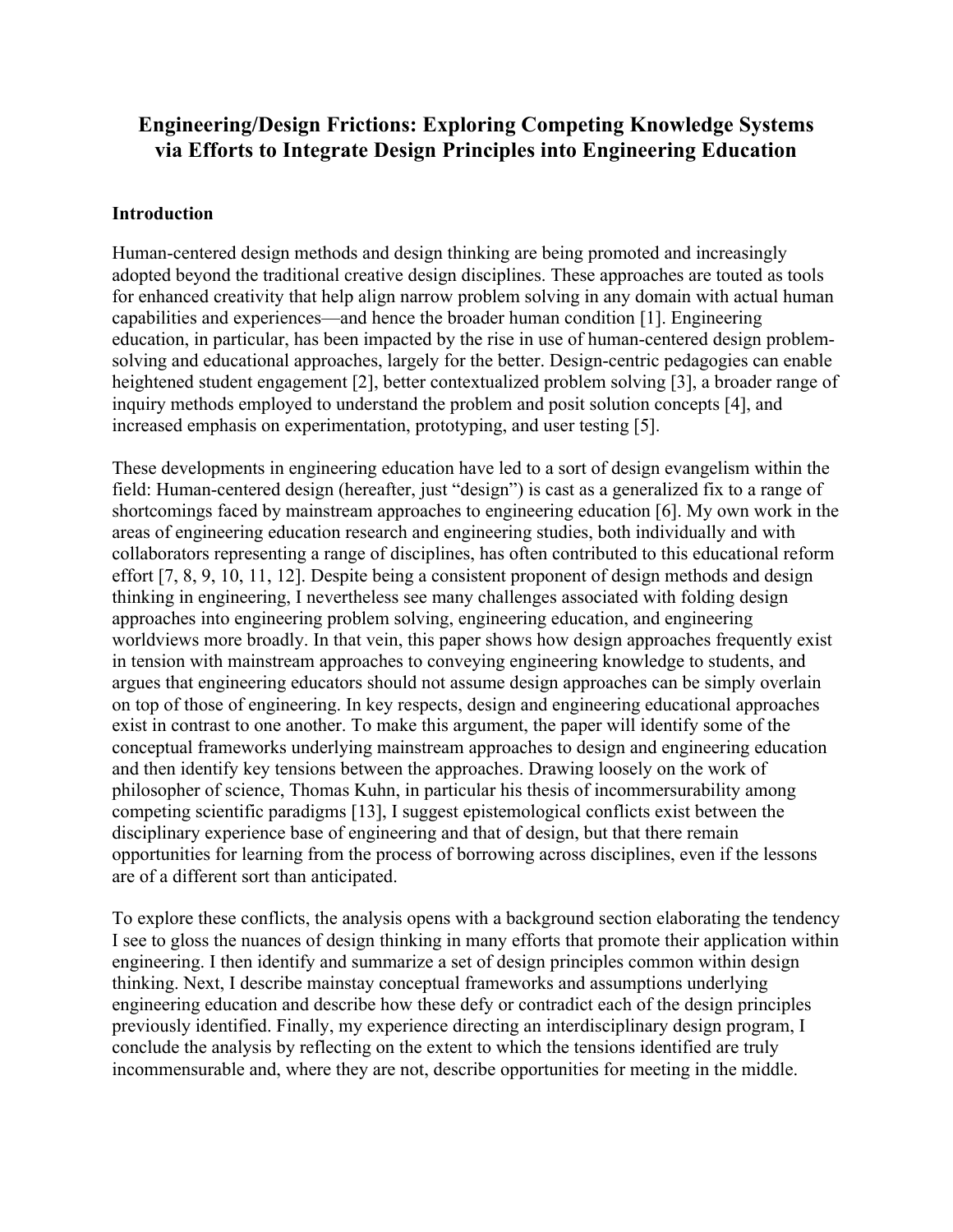### **Background: 5 Easy Steps to Design Creativity and Other Myths of Engineering Education Reform**

As Director of Rensselaer's Programs in Design and Innovation (PDI), I frequently receive invitations by course instructors and program administrators to present one or another form of a "Design Creativity" session to engineering students, faculty, and researchers. I elaborate briefly on the structure and culture of PDI toward the end of the paper, but at this point it is important to share two points. First, PDI is structured as a coherent set of dual-major curricula, with a liberalarts design curriculum representing one side and, for 85% of our students, one of Rensselaer's engineering disciplines representing the other side of the dual major. Second, PDI students, who number about 30 per cohort (compared to Engineering's approximate 1000 per cohort), are known on campus as being creative yet practically focused as well as technically competent, entrepreneurial, strong communicators, and leaders in the broadest sense. In other words, they are what many faculty members and administrators consider to be ideal engineering students.

While I am usually inclined to accept invitations to speak about teaching creativity to engineers, it increasingly became clear to me that those making the request had in mind something very different than my understanding of what made PDI successful. As a social scientist and design scholar, what made PDI most successful had more to do with the educational structures we have put in place rather than any discrete knowledge that was taught in the classroom. These structures included the configuration of our curricula, particular pedagogical strategies, how we cultivate students' interdisciplinary identity, the nature of our program's educational culture, student-teacher relationships, the deliberateness with which we recruit, how we advise on careers, etc. While my presentations about PDI's successes (and challenges) were typically warmly received, they nevertheless seemed to miss the mark in terms of what participants expected from me. They seemed to have an implicit model for what creativity was (namely, an internal cognitive act) and how it should be taught (using a traditional didactic approach), but they felt they lacked the *content* of what should be conveyed within that model of creativity education. In other words, creativity was like statics or circuits, with a handful of orienting principles and problem-solving protocols that could be identified, conveyed discretely, practiced, mastered, cumulated, and ultimately integrated with other engineering analytic skills. What I presented about what made PDI students creative and successful problem solvers both misaligned with what my engineering peers understood creativity to be and contradicted how they imagined it being taught.

This alignment problem has been made more accute by the ascent of design thinking in engineering [14], management literature [15], and education more broadly [16, 17] as well as the notable success of Stanford's Hasso Plattner Institute of Design (better known simply as "the d.school")—success both in terms of bold visioning/implementing that vision and in terms of branding/disseminating its design-centric approach to creativity and innovation. Design thinking is increasingly recognized as a legitimate domain of inquiry and education, having outlived its academic fad years of the early 2000s. Admittedly, I share this positive assessment and think of design thinking and the d.school as transformative forces for education, especially engineering education. I have attended d.school workshops; I have used their publications and resources in my teaching; and I am an enthusiastic supporter of their educational philosophy and overall institutional mission. But, in some respects, the glossy approach to design education promoted by the d.school, Design for America, and other institutional advocates of design-thinking in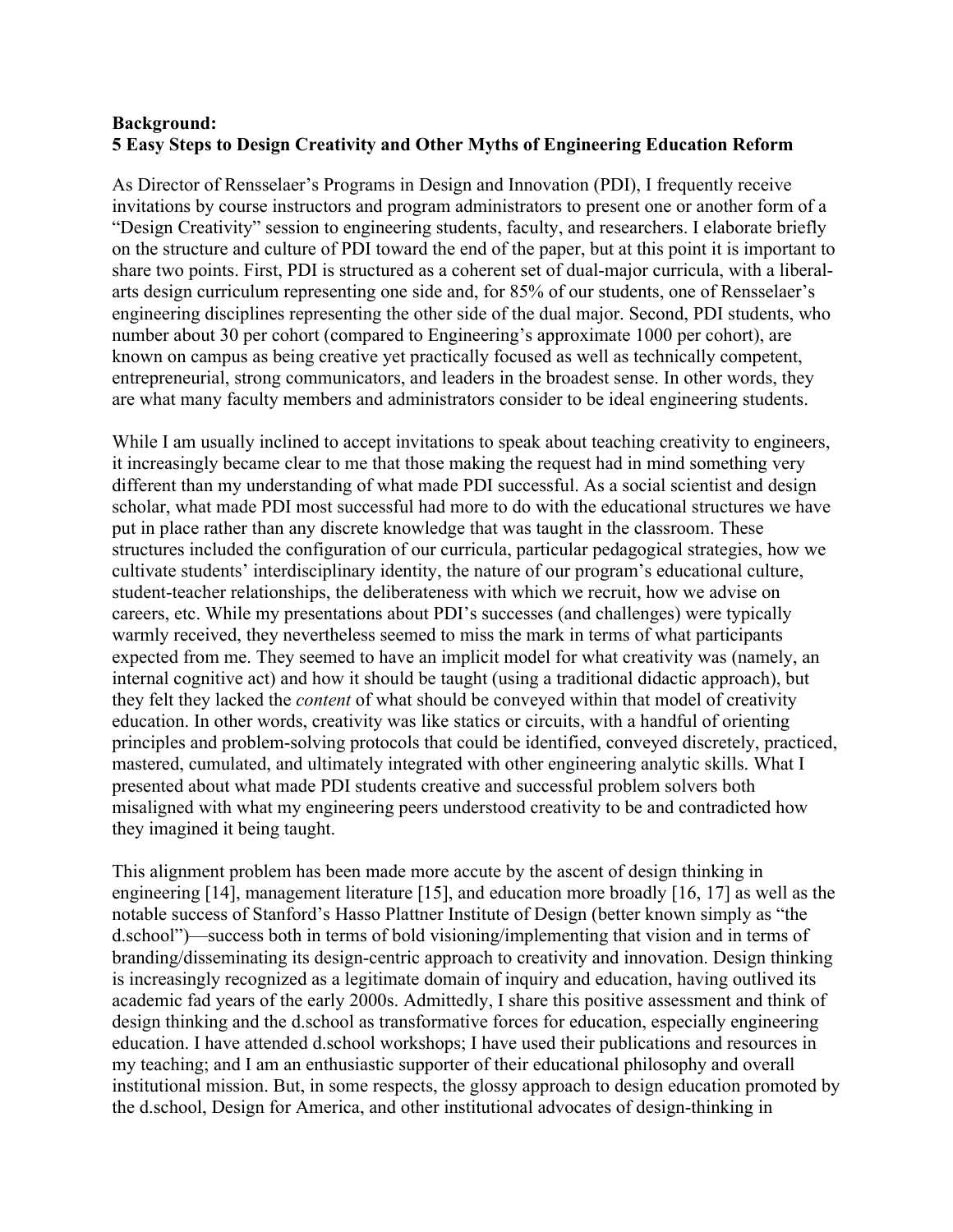education throws into sharp relief the disjunction I have experienced as a social scientist trying to explain innovation education to the engineering faculty I work with. While the breadth of design thinking educational initiatives do not represent any singular vision of design, as a whole it does tend to promote an approach to creativity education that is distilled into easy-to-disseminate key principles [18, 19]. Furthermore, design thinking is often targeted to and institutionally supported by engineering programs specifically: the d.school historically has been effective in reaching engineering students at Stanford and DFA National is housed within Northwestern's McCormick School of Engineering.

As a social scientist interested in educational reform and as an educational program director, I am typically quick to point out that the d.school is not, in fact, a "school." That is, the d.school is not a degree-granting entity, does not have its own students, and does not have dedicated, tenurefaculty members. It exists largely apart from academic administrative apparatus at Stanford. In fact, the d.school proudly proclaims as a strength—and it *is* a strength, but also a telling one that the d.school's programming is "100% opt-in": "The people who are here want to be here. No student or faculty member at Stanford is required to participate" [14]. As a course instructor, I cannot say enough about how fortunate I feel to have 30 students in a class who all genuinely want to be there. But this opt-in framework compares poorly with a typical course within an engineering curriculum, or almost any disciplinary curriculum for that matter, where there are likely to be a nontrivial minority of students who, left to their own devices, might otherwise not have chosen to elect the course. After all, academic disciplines are called "disciplines" for a reason: I assume most educators, and even most students, consider disciplining to be a sort of bitter medicine, unpleasant at the time but necessary for developing required domain expertise over the long term.

I do not mean to suggest that creativity does not require a type of disciplining in its own right, or to suggest that d.school-styled educational interventions are devoid of discipline or intellectual growth. The point is more that the intellectual and institutional latitude available to the d.school is not only unavailable to most academic programs but also that, administratively, the d.school's programming and output is optimized around a kind of consumer-choice model, whereby students and faculty members opt in when desired and where possible, subject to the opportunities and constraints of their primary academic affiliations and the associated, institutionally-sanctioned requirements (and the limited availability of seats). Unlike academic degree programs, the d.school is free of the need to grapple with the entirety of any given student's academic competencies. And while there are significant educational benefits to accommodating student choice, I suspect most educators would agree there are and should be important distinctions between how students choose electives courses and how coherent educational programs are structured and implemented.

Again, I must emphasize that this analysis of the d.school's approach is not to criticize it, and certainly not to dismiss its role or effectiveness. To the contrary, I believe the d.school is remarkably effective and rightly serves as an educational exemplar, just not in direct comparison with traditional academic programs. In fact, that is largely what makes it so successful: that it serves as a complement to high-quality, traditional disciplinary education. Throughout my analysis, then, the d.school serves more as a foil for the considerable and enduring challenges associated with integrating creativity consistently into engineering education. This is the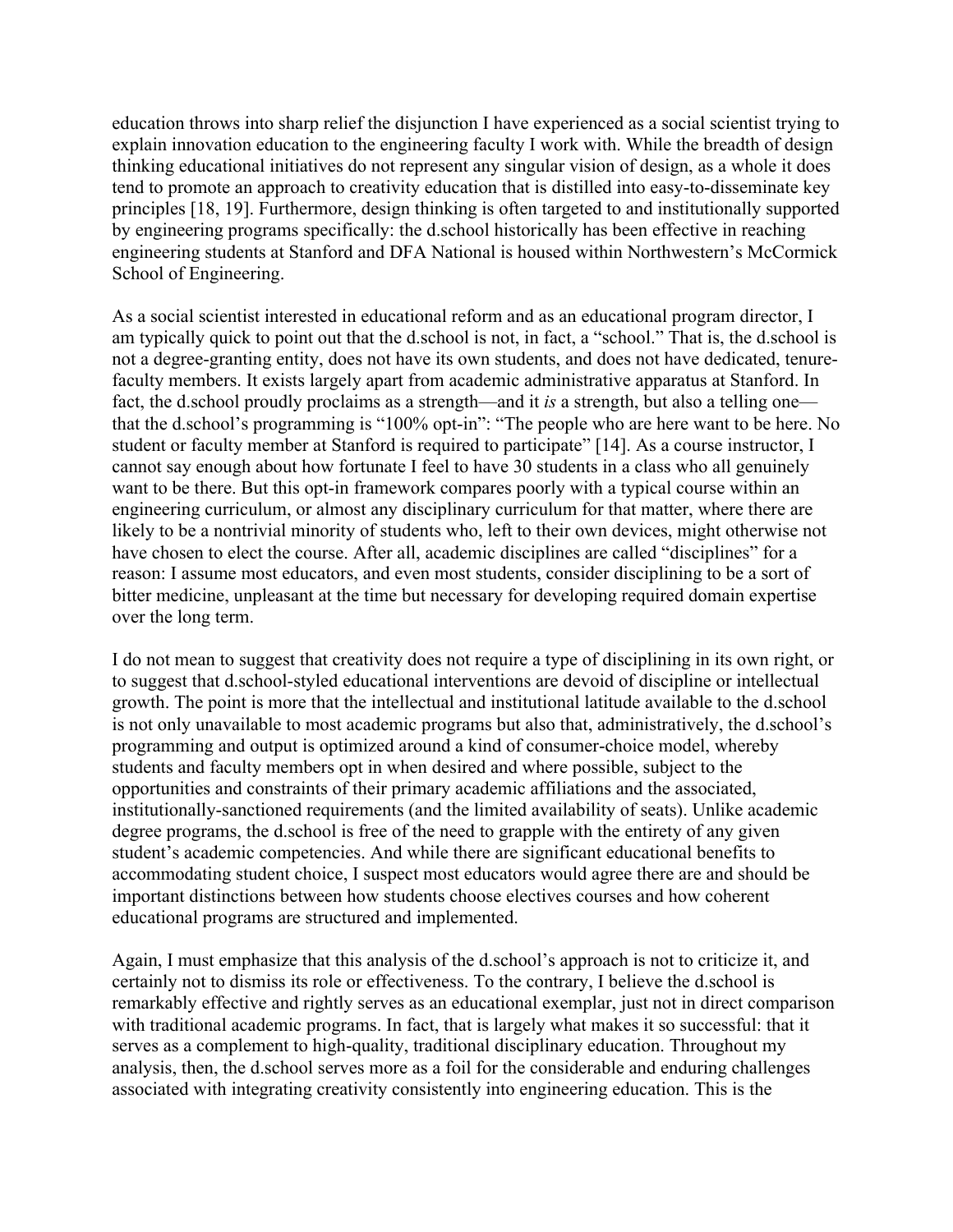contention built into this section's title, and ultimately the paper's argument: that teaching creativity effectively, consistently, reliably to engineering students is, in fact, quite difficult—for a variety of reasons.

## **5 Principles of Design Thinking and Human-Centered Design Practice**

Before I move on to the challenges of integrating design approaches into engineering education, I will provide a brief introduction to a typical set of design principles represented in design thinking materials. These principles are selected largely based on my own experience in directing an interdisciplinary design program, but are informed also by my work at the intersection of design and engineering education reform initiatives over the past 20 years. The list I provide belwo overlaps substantially with similar such lists, including the above-referenced "8 Core Abilities" of the d.school and the "Design for America Process Guide" by DFA, both of which will be used to elaborate my points.

## *1. Context is Key*

Designing thinking presumes that addressing the particularities of the use context of a given tobe-designed object is central to successful design process and output. Attending to context is important for enabling designers to understand the relationships among people, objects, and their environments, including how users interact with objects and how such interactions are shaped by the environments within which they take place. Observing people going about their lives in their "native environments" also allows designers to identify new opportunities for innovation.

The d.school includes attention to context among its 8 Core Abilities: "Learn from Others (People and Contexts)." This principle specifically addresses the importance of "observing and learning from unfamiliar contexts" [18]. The DFA Design Process Guide does not have a dedicated principle dedicated context, but instead attends to context across its 6-step design process. Context is treated most directly in the "immerse" step, which, following the d.school approach, considers the designer's immersion with both people (targeted users and other related stakeholders) and contexts (the settings within which users use designed objects) [20]. Despite that I illustrate the placement of context as a component *within* each of these two design approach, both the d.school and DFA are clear to state that context should be attended to *throughout* the design process.

Context is important, certainly, but can be a tricky concept. Context can be anything and everything. Identifying with precision which contexts are most relevant to a design process and creating manageable boundaries around any given context are both exceedingly difficult to do, at least reliably. Furthermore, a large number of designed objects do not have a common, specific, or singular "context of use," and so contextualized observations are always themselves particular or "context specific." Embracing such ambiguities and complexities, design thinking and design methods direct designers to take context seriously and to become active participants in the mutual shaping among people, objects, and environments [21].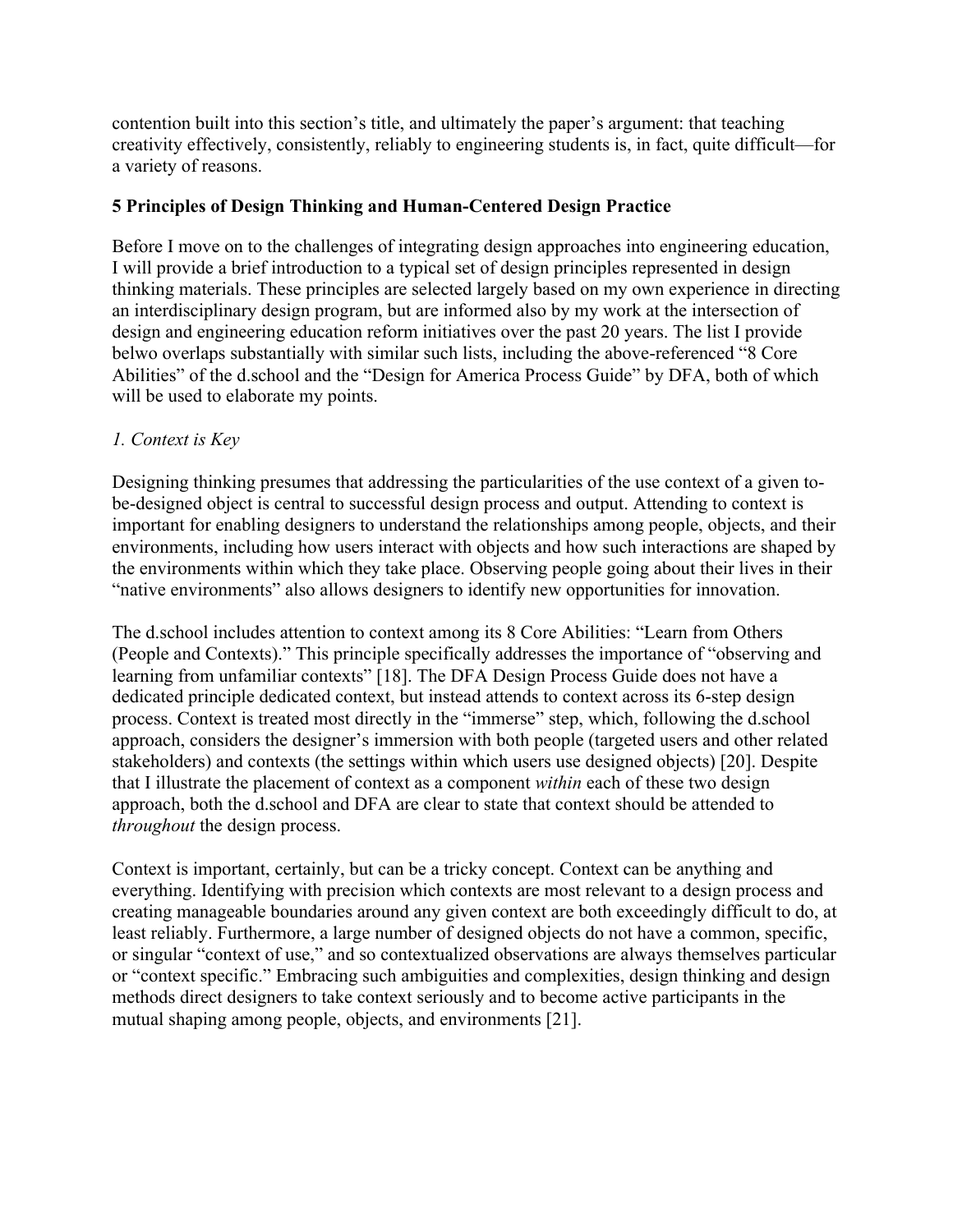## *2. Problem Framing (and Reframing)*

Most design approaches attend to the centrality of problem framing in the design process. For designers, problem framing is understood to be iterative—returned to repeatedly over the course of the design process, including allowing for the possibility of totally redefining the problem as promising solution concepts provide insight into where innovation is most promising. The derivative concept of "pivoting" has become commonplace in design and entrepreneurship settings to describe the practice of reframing a given problem in response to the dead ends arrived at after pursuing a problem originally framed in a different way. Pivoting encourages the designer, who may be well along a solution path, to rethink their original goal, not merely the path taken to arrive at it.

DFA's Guide dedicates fully half of its design process to its version of problem framing. Under the higher-order category, "Understand," the Guide lists three steps: Identify, research, and reframe [20]. Arguably, these steps work together as a set to direct designers regarding the problem to be addressed. A problem is first identified (tentative problem framing), research is carried out to understand the nuances of the problem space, and then the problem is reframed in response to insights gained from research before the problem statement is formalized. The step of "reframing" is informed primarily by research into people and contexts in this formulation, but there is also recognition that these steps are not followed in strict linear sequence. The d.school's 8 Core Abilities addresses the issue of problem framing and reframing most directly under the principle, "navigate ambiguity," where problem reframing is recognized as a strategy of managing the inevitable uncertainties that arise throughout the design process [18].

Many design commentators invoke a version of the Pareto Principle to justify special attention to problem framing in the design process. In this formulation, the principle indicates that the majority of the success of a given design solution is determined by a minority of the overall design decisions, with problem framing being the single most influential stage in the process. Design thinking applies that insight by privileging an informed trial-and-error approach to problem framing, so that problem framing occurs not in the abstract and only prior to the solution generation process, but is repeatedly brought into dialogue with designers' various explorations of context, users, and early solution proposals.

## *3. Prototypes: Making to Learn*

Designers privilege making activities, such as sketching, modeling, and the creation of mockups and prototypes. These activities are pursued by designers not just to represent and functionally test solution concepts, but as a way to explore the problem space, to direct their inquiry, and to better understand users' needs. Designers can be said to think via their making activities; they *make to learn*, not simply to "apply" learning or to materialize a concept at a late-stage in the design process [22].

The DFA "Guide" includes making as one of its six steps, "build," which focuses specifically on the late-stage goals of concept testing and verification. However, "prototyping" is also considered as a key step within the preceding step of "ideate," which entails a range of activities that contribute to the generation of solution concepts [20]. While learning necessarily occurs in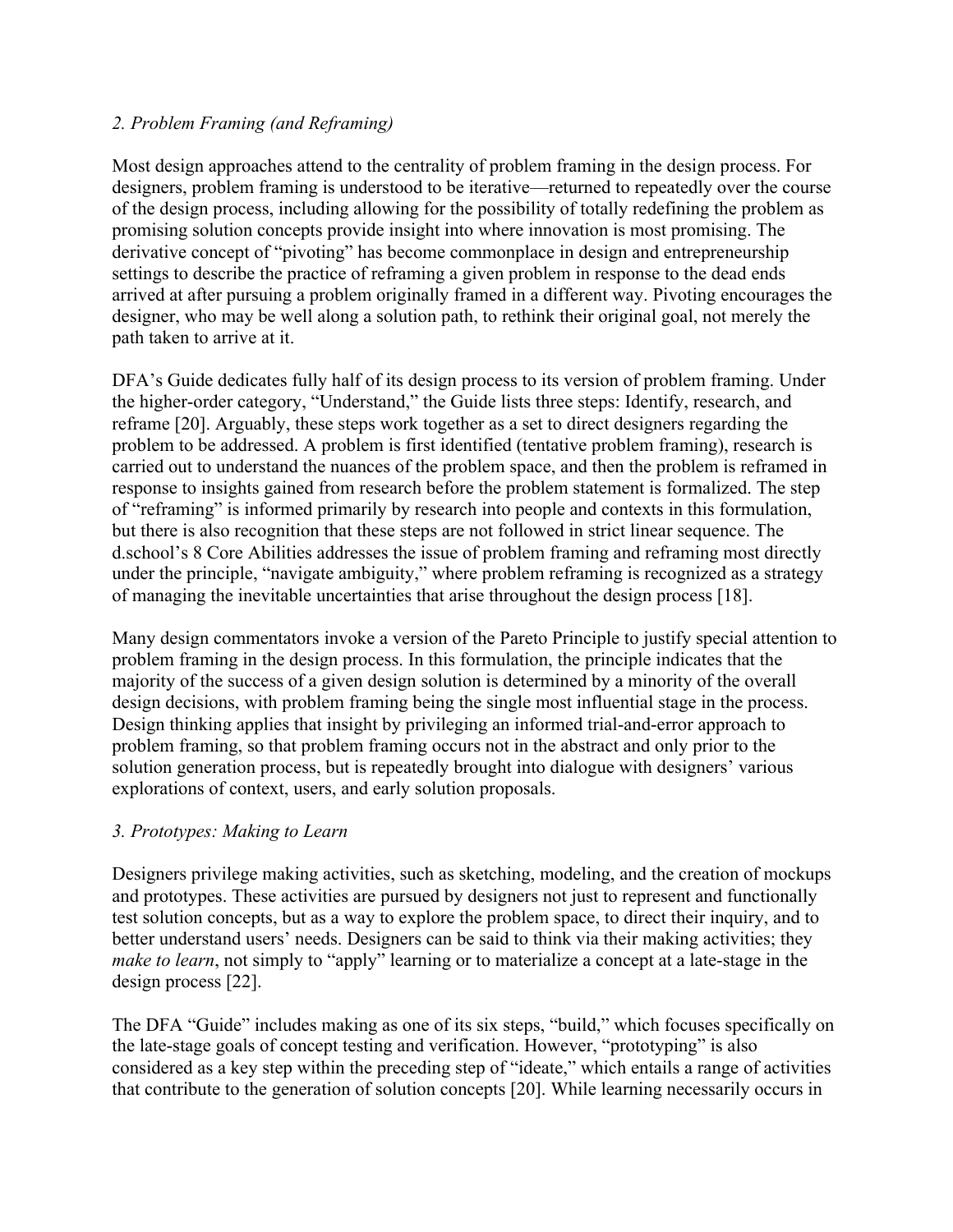both stages of the process, they are different types of learning—the first explores which path should be taken and the latter explores how best to pursue that path. It is this first type of making that aligns most closely with my conception of "making to learn." The d.school also splits making activities into two of its 8 Core Abilities. "Experiment rapidly" includes low-resolution building activities as way of exploring concepts quickly and without significant investment of energy or resources, and "build and craft intentionally" entails the creation of a series of prototypes (or test objects), at increasingly higher but always "appropriate" levels of resolution.

In my experiences with teaching design to non-designers, this is perhaps the most difficult of the design principles to internalize and, hence, to practice routinely. Partly, this is the logical result of not wanting to "waste time" making a prototype before having figured out what the most promising solution concept is: We should first think through our options, then identify the most promising one, and only then act to physically instantiate something. This reasoning is sensible, but it presumes that "thinking" happens abstractly and not materially—that it is possible to effectively explore the solution space exclusively cognitively, or perhaps using rough sketches. In contrast, designers think via making activities; they "get material" early in their process as a way of finding opportunities for insight and innovation that would have been difficult or impossible to arrive at through abstract reasoning.

### *4. Analysis* Plus *Synthesis*

Better than other disciplines with which I am familiar, experienced designers move continuously and fluidly between analytic and synthetic modes throughout the entirety of their solutiongeneration process. In my formulation here, analytic work entails systematically confronting a complex problem by identifying its components and their relationships, whereas synthetic work entails creative assembly of solution components to produce novel outcomes. In prior work, I have demonstrated how this practice plays out in complex technological systems design, where I label the phenomenon as "directed oscillation" between solution posing and solution critique/deconstruction [23].

Neither d.school nor DFA tackle this principle in quite the same way as I do, but there are parallels. One of the d.school's Core Abilities relates loosely to my framing of this principle: "move between concrete and abstract," where the designer is to "nest the concept within the larger ecosystem that relates to it." [18]. The ecosystem in this framing is not the same as the *context* of the design process/product, but instead refers to the *conceptual* ecosystem. The point is that designers should regularly reflect on (or analyze) their design work in a way that questions its fit within a larger system of ideas.<sup>1</sup> DFA's Process Guide also references among its "design attitudes" the command: "Reflect regularly!" Unfortunately, this treatment of reflection recommending to "pause and take a step back"—fails to provide insight into the relationship between analytic and synthetic modalities, or even between the abstract and concrete dimensions of design practice.

<sup>&</sup>lt;sup>1</sup> The d.school's 8 Core Abilities also includes "synthesize information," but this principle entails drawing together information from a wide range of sources rather than the interplay of competing approaches to knowledge generation as I describe it.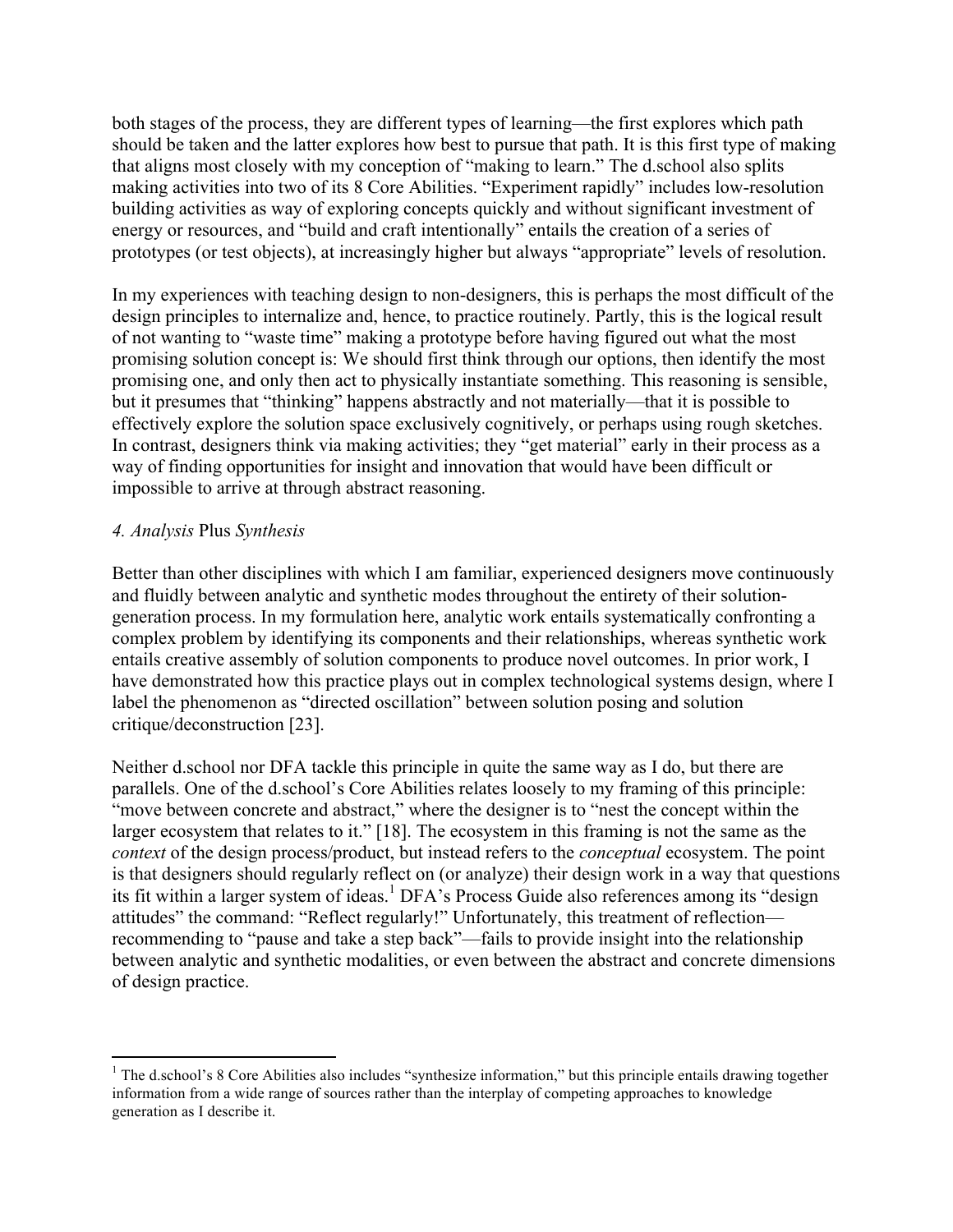Designers are sometimes criticized by social scientists for borrowing social scientific methods but then employing them unsystematically, hence failing to properly analyze the contexts those methods are intended to work within. Similarly, designers are sometimes criticized by technologists for "designing" new concepts without firm comprehension of how such a concept can be operationalized: "It may be a neat idea, but it can't be built!" Here, the shortcoming is one of synthesis—not all of the necessary components have been assembled, specified, or proven. Arguably, however, the power of design comes not through systematic, robust analysis or synthesis, but by knowing how to analyze just enough to gain insights about a problem space and knowing how to synthesize at just the right level of specificity to be maximally generative without becoming swamped by all the challenges of "making it work"  $[<sup>24</sup>]$ . Rather than seeking insight through a systematic, precise analytic or synthetic framework, designers find insight through productive and continuous interplay between analytic and synthetic modes of practice.

# *5. Fail Early, Fail Often*

This mantra is widely expressed across design thinking communities [25]. The premise is that there is much to be learned from low-risk failure, and that rather than striving to avoid failure by careful planning and robust analysis, failing early in the design process will provide quicker, higher density learning so that success can be achieved sooner. The underlying principle is to carryout low-risk experimentation throughout the design process and, thereby, to identify opportunities for innovation in both process and outcome.

DFA's Guide emphasizes the importance of embracing failure within its design attitudes. The category, "Iterate Fervently!," entails "learning by doing [which] requires teams to embrace failure and avoid perfectionism" [20]. The d.school does not include attention to failure explicitly among its 8 Core Abilities, but does include attention to the tenet of experimentation throughout its approaches, including by offering a short course dedicated specifically to the topic, entitled "Fail Faster" [26].

Of course, the sensibility, not to mention effectiveness, of employing this principle depends on how one defines "failing" and the corresponding risk associated with failure at any given stage of the design process. To a large extent, this principle could be interpreted as an inoculation against the tendency to overvalue abstracted analysis relative to informed trial-and-error in responding to complex problems [27].

## **5 Foundational Assumptions of Engineering, and How They Invert the Design Principles**

This section identifies mainstay conceptual frameworks and assumptions underlying engineering education in a way that parallels the prior section on design education. In addition to briefly characterizing these five "key principles" of engineering, I will describe how each defies or contradicts its parallel design principle. My purpose here is not to offer a detailed analysis of how each of these principles plays out in engineering, but instead merely to contrast engineering ways of problem solving with the guiding principles of design reviewed above.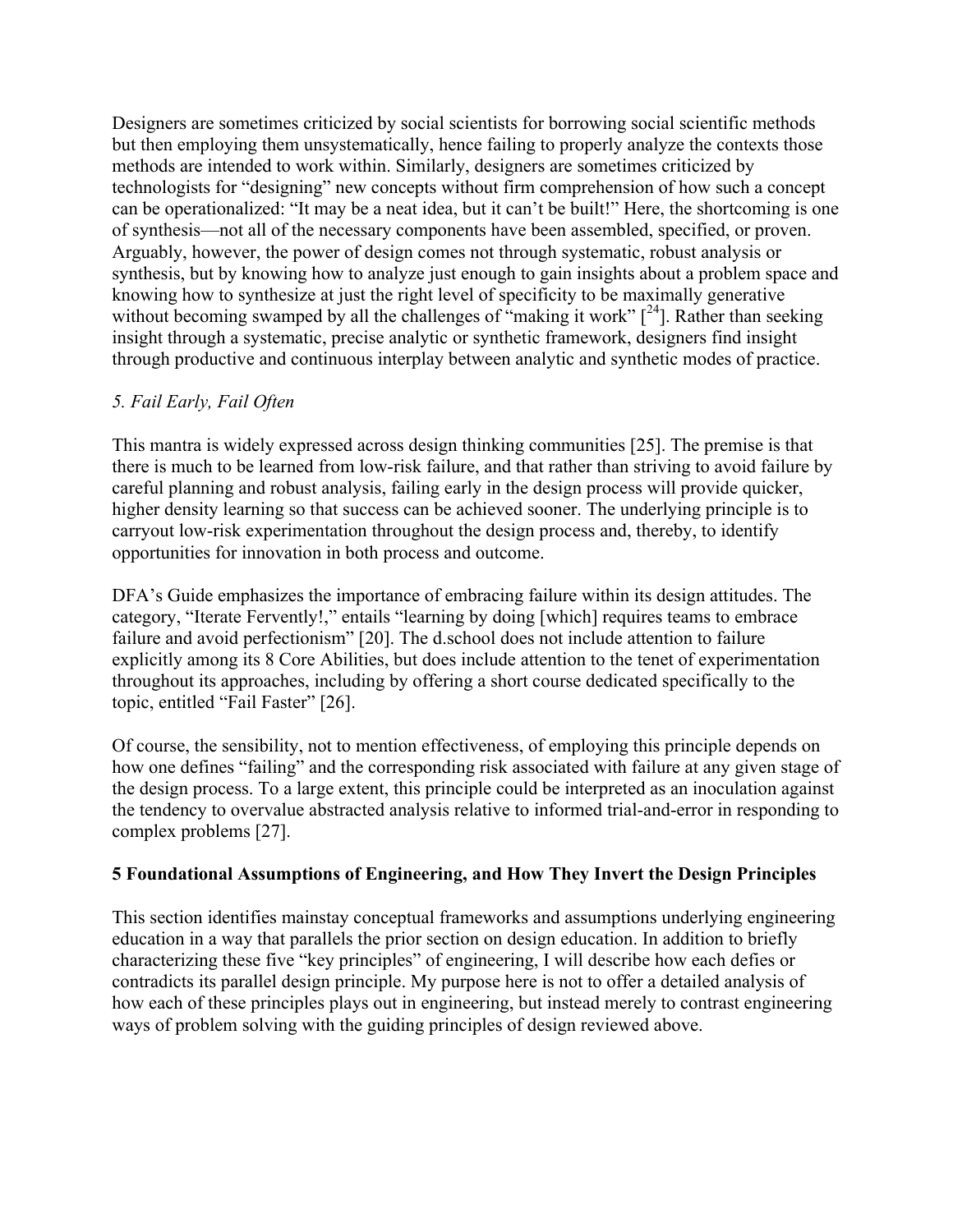## *1. Analytic Power through Abstraction and Universalization*

Following key tenets of the scientific method, engineering enables analytic purchase via abstraction and universalization. Engineering studies scholar, Louis Bucciarelli, has insightfully illustrated how this process is achieved for real-world (i.e., contextual, material) engineering problem solving in his work on engineering design and the history of engineering force diagrams [28]. Bucciarelli shows that among the most important skills engineering students learn from the beginning of their education is how to "simplify" real-world problems into solvable "engineering problems." This entails learning which abstractions to make in order to align a problem with the capabilities of universalized engineering tools, such as the free body diagram.

Of course, a significant amount of work has been dedicated to regaining or reintroducing an appreciation of the importance of context within engineering practice and engineering education, with entire volumes in the tradition of engineering studies dedicated to the theme [29, 30]. But the fact that such effort is needed, and that despite such efforts it remains exceedingly difficult to succeed at in a reliable way across engineering programs, indicates the extent to which context is challenging to account for in engineering problem solving.

Surely, as engineering students and practitioners gain increasing levels of expertise, they learn to rely less and less on simplifications of real-world problems and learn more and more about the significance of many of the assumptions they make. In this way, engineering practice increasingly accommodates the complexities of context. But even here, those contextual factors that are accounted for tend to revolve around the technical dimensions of engineering problem solving, with modest attention to financial and legal dimensions of a problem as well. Questions surrounding users' experiences, broader social impacts, and ethical implications can all be overlain onto engineering problem solving—and are often argued to be relevant to engineering problem solving, but they also exist conceptually outside of or beyond the "core engineering" (technical analytic) part of any given problem.

Hence, whereas design thinking starts with context and centers it throughout the problem-solving process as a way to find opportunities for innovation and to allow dynamic problem reframing, engineering problem solving strips contextual nuance away in order to identify the essential technical problem that is susceptible to engineering analytic tools. To deny that process of abstraction—to reject the associated simplification and universalization—is to sacrifice the analytic purchase of engineering problem-solving approaches. Neither contextualization nor abstraction by itself is adequate means to systematically work through complex problems, of course, so engineering and design may be understood to be complementary in this regard. However, in the context of my broader argument, engineering and design assume an inverse posture with regard to this dimension of problem solving, such that gaining strength in one area comes at the cost of strengths in the other.

#### *2. Problem Framing as Problem* Definition

As described in the prior section, the first step in translating a real-world problem into an engineering problem is abstraction from context and isolation of the relevant dimensions of the problem that are susceptible to engineering analytic methods. The output of this process is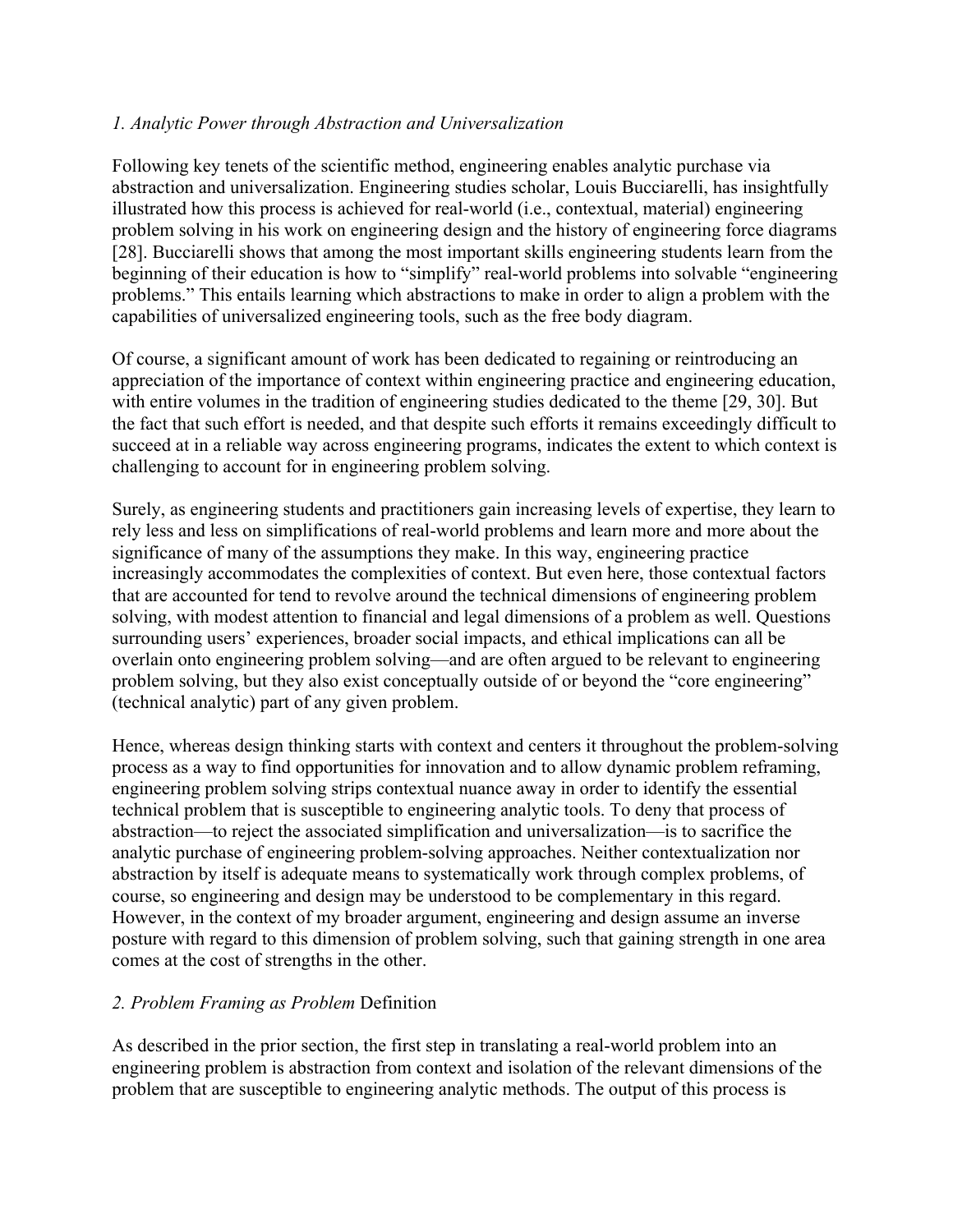formalized in how engineering typically begins the problem-solving process, with a formal problem definition, ideally including quantified metrics of success. In a powerful acknowledgement of the significance of context, many treatments of problem definition also include the requirement that students list their assumptions, but even these assumptions are subject to the same basic limitations of the abstraction process, treating known simplifications of the technical solution path rather than the larger context, its uncertainties, and the potential confounding variables that are at play within that context. Nevertheless, problem definition formalizes the problem to be solved and strictly specifies and usually quantifies the design objectives to be achieved. In this way, problem definition carefully bounds the solution space that engineering problem solving will occur within.

Engineering problem definition contrasts with design problem framing (and reframing) not only by imposing simplification and formalization of the process. Certainly, design also demands its own sort of simplification (for example, not needing to know "how it will be built" from an engineering perspective, with the "it" referring to the outcome of the process). Engineering and design approaches to problem framing also contrast regarding how the very earliest stages of the process direct future problem solving, with engineers seeking to specify the solution space and determine in advance what a successful outcome will achieve, and designers seeking to open up the solution space by allowing themselves the flexibility to reframe the problem as the opportunity arises—as potential new solution paths are identified during the problem-solving process. Consistent with this difference, engineering problem framing is typically limited to the very beginning of the process, is completed as quickly as possible in order to get into the solution phase, and is rarely revisited unless a contradiction is found during the solution process indicating a factual error translated into the problem definition. Design, on the other hand, treats the problem statement not as definition, but as provocation, and that provocation can be revisited continually as the solution process unfolds.

Here again, we see a direct inversion of the underlying principle guiding problem solving between engineering and design. And while pursuing the strengths of one approach here is not necessarily strictly contradictory to the other—for example, engineering problem definition does not completely determine *how* the problem will be solved—the competing approaches clearly cannot be reconciled in an additive way, such that the two approaches can be resolved into a single, overarching problem framing method. Engineering and design employ competing frameworks for how to get traction on the problem confronting each discipline's approach.

## *3. Prototypes: Making as Proof of Concept*

Engineering treats making activities in a way that is arguably close to dominant cultural understandings of when and how making ought to occur, that is, *after* the concept is finalized and in order to "prove" the concept's validity: We first imagine; we then sketch or otherwise visualize in two dimensions; and finally we build a physical model to see how the idea comes together in the material world and to test its functional performance. Proving the concept's functionality by materializing it has several dimensions: geometric and formal, material and component interfaces, quality of interaction, etc. And there is learning to be done along each of these dimensions regardless of the level of resolution of the built artifact.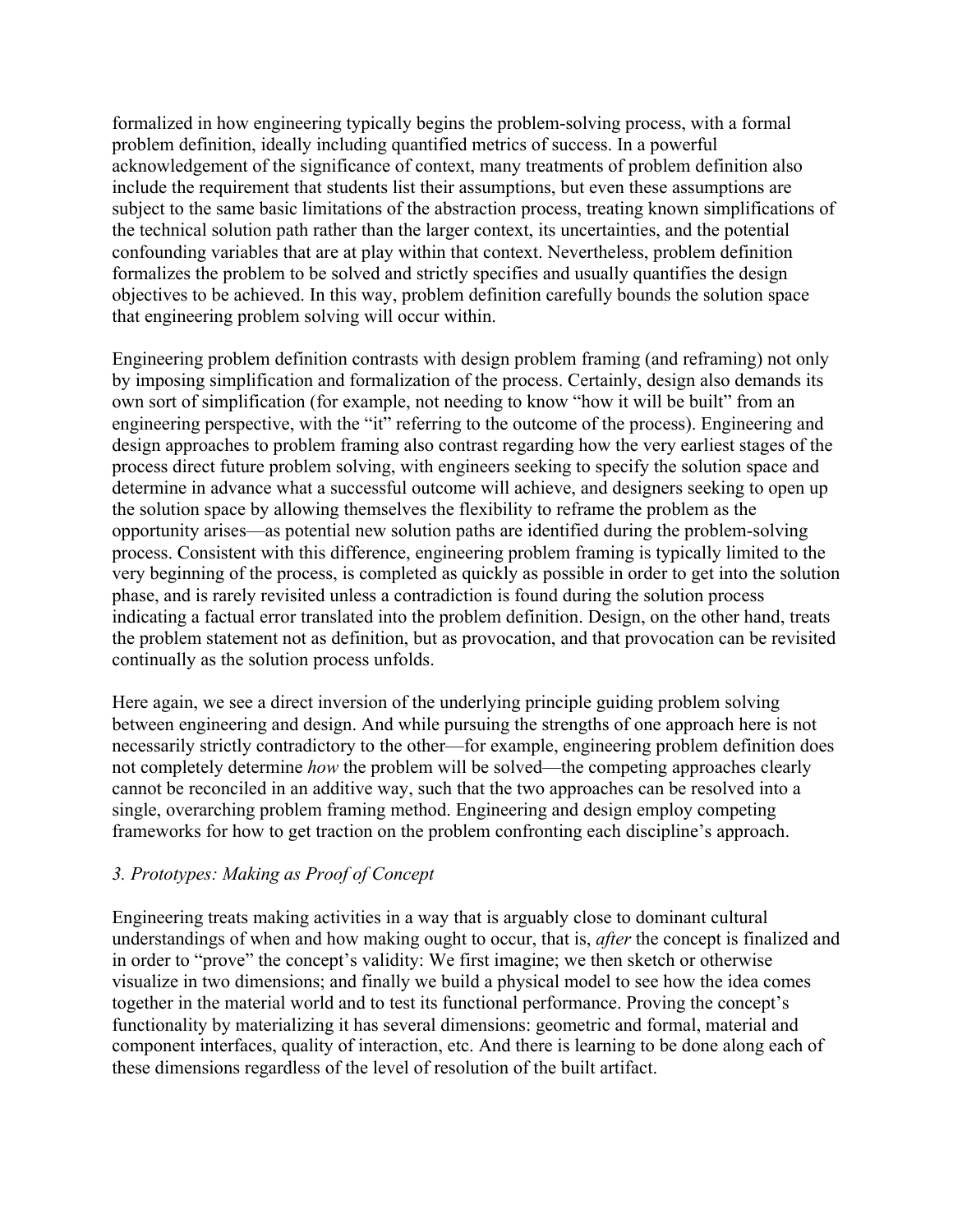For many engineering students, this is important, if complementary, learning given the predominance of analytic problem solving throughout the majority of their educational experience. But I argue that it is not the same sort of learning designers experience when materializing their concepts, particularly at very early stages of the process. Whereas designers experiment with the solution *concept* via making activities, assessing whether a particular approach is promising before committing to any particular material configuration, engineers for the most part are taught to prototype only after the concept—and usually most of its design specifications—has been finalized. Hence, engineers make to create material proof-of-concept, to test or to provide evidence that the design objectives that were established during the problem definition have been satisfactorily achieved.

Unlike with abstraction-versus-contextualization or problem definition-versus-problem (re)framing, the tensions surrounding this core educational principle are not necessarily conceptually contradictory but do provide a contrast in emphasis. "Learning" through making occurs in both approaches, as does "proving" of a concept. But the difference in emphasis is significant in principle and in practice. In principle, designers tend to have a different relationship to materials and materialization in their work, particularly by emphasizing experimentation with novel materials and using materials as much for their emotional or experiential associations as their functional capabilities. Engineers treat materials often exclusively functionally, even when experimenting with a novel material's suitability (that is, functional performance). In practice, designers make sooner, more often, and more consistently over their process, whereas engineers tend to make toward the end of their design process, particularly in design educational contexts, where there is less emphasis on testing and manufacturability. These differences of principle and practice are readily apparent by observing designers' and engineers' design studio courses consistently over various stages over the semester.

## *4. The Engineering Design Process Flowchart*

Engineering education on *the design process* as a whole tends to revolve around process flowcharts, neatly separating conceptually and methodologically distinct stages of a linear process. Most treatments of this process provide appropriate, if equally "linear," attention to feedback loops, which enable iteration of specific stages of the process until a particular "stage gate" goal is met. Unlike designers' treatment of process as loosely structured and fully recursive, meaning the whole cycle can be repeated within any given step of the process, engineering design is structured with clear conditions required to be met for moving on to the next stage in the process. Hence, engineering design education and process overviews tend to emphasize the analytic dimensions of design problem solving.

Surely, engineers acknowledge that engineering design, like all types of design, requires creativity in synthesizing the components of a given process/output model. However, those dimensions of design—and the derivative latitude they enable within the design process—are infrequently addressed systematically in the educational setting, largely because they fall outside of the guiding analytic frame for the process (and engineering knowledge generation more broadly). As the linear-flowchart-with-iteration approach suggests, then, engineers are guided throughout their process by an analytic framing, which may admit but not otherwise address the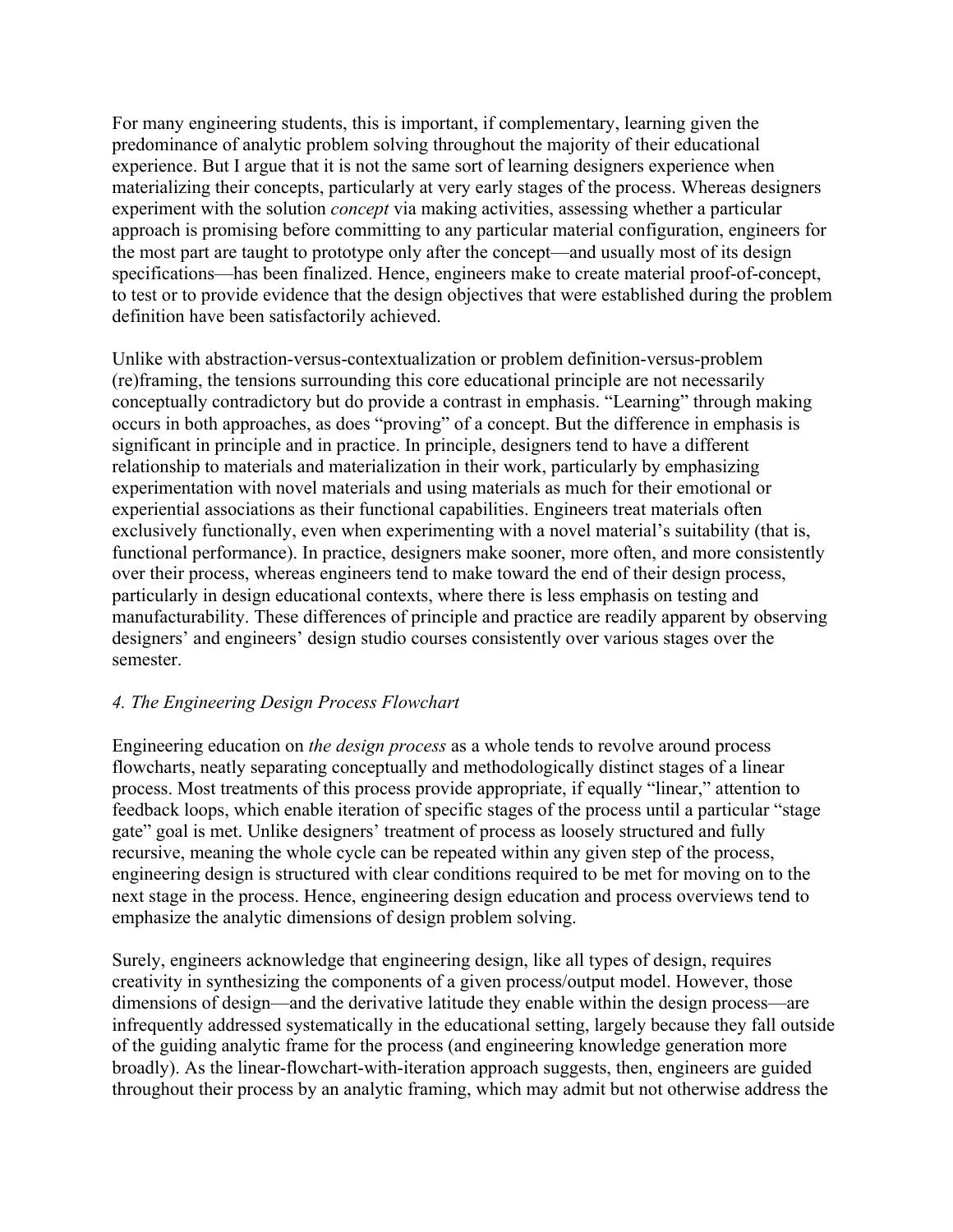important role to be played by creative engagement with the process and its components. Here is precisely where most engineering educators want design creativity to fit: Inserting creativity content or process into the design flowchart at precisely the right moment (perhaps to take maximal advantage of the Pareto Principle). This disjuncture, I suspect, is at the root of the misalignment between my approach to sharing the creativity achieved within PDI and what my colleagues expect when they invite me to present to them and their students how to be more creative.

Again, we do not necessarily see a conceptual contradiction between engineers' flowchartapproach to the design process and designers' on-going oscillation between analytic and synthetic modes, but the differential framing of how design ought to proceed is both telling and significant in understanding the challenges associated with overlaying design creativity with engineers' training around design practice.

## *5. Technical Rigor: "Bridges Must Stand"*

The final point of comparison I will raise between the guiding principles of engineering and design revolves around their differential treatment of "failure." To a significant extent, much of engineering education's socialization goal entails guiding students to value "rigor" [31], specifically technical analytic rigor. In important respects, including especially their role in exclusion [32], engineering constructs of rigor can actually impede robust problem solving [33]. While I share these same concerns and believe them to deserve greater attention within engineering studies and engineering education research, my interest with rigor in this paper is limited to how engineering's privileging of rigor contrasts with design's privileging of failure.

Admittedly, the disciplinary difference here has legitimate historical origins and contemporary significance. After all, as engineers point out to the degree that it has become cliché: "bridges must stand." Certainly, they must. And when they fail to stand, lives are at risk, among other unacceptable social and financial costs. In positive ways, then, and despite necessary criticisms for over-extending its application, valuing technical rigor can be interpreted as a corollary to valuing safety in engineering solutions as translated into the engineering educational context [see 34]. Nevertheless, rigor as an explicit value can overshadow safety as an implicit value by emphasizing the importance of technical analysis for its own sake, rather than as a required component of safe and just engineering outcomes. These qualifications notwithstanding, rigor is consistently and forcefully centered within engineering education discourses and values.

Designers, for their part, also need to create output that is attentive to potential risks and harms, even if to a different degree and in a different way than engineers do. However, the design tenet of "fail early; fail often" is never cast as an alternative to inappropriate risk-taking—just as engineering's emphasis on rigor does not contradict emphasizing safety. To the contrary, the goal of promoting (early, low-risk) failure in design is to learn from experience where the stakes are lowest and the opportunities for gaining fundamental insight are highest. As another version of the "fail early" tenet puts it like this: "fail early to succeed sooner." So, whereas engineering problem solving centers around systematic, comprehensive (i.e., rigorous) technical analysis as the primary defense against unacceptable (social) risks, design emphases experimentation and trial-and-error learning where risks are low—in fact, typically negligible. Once again, we see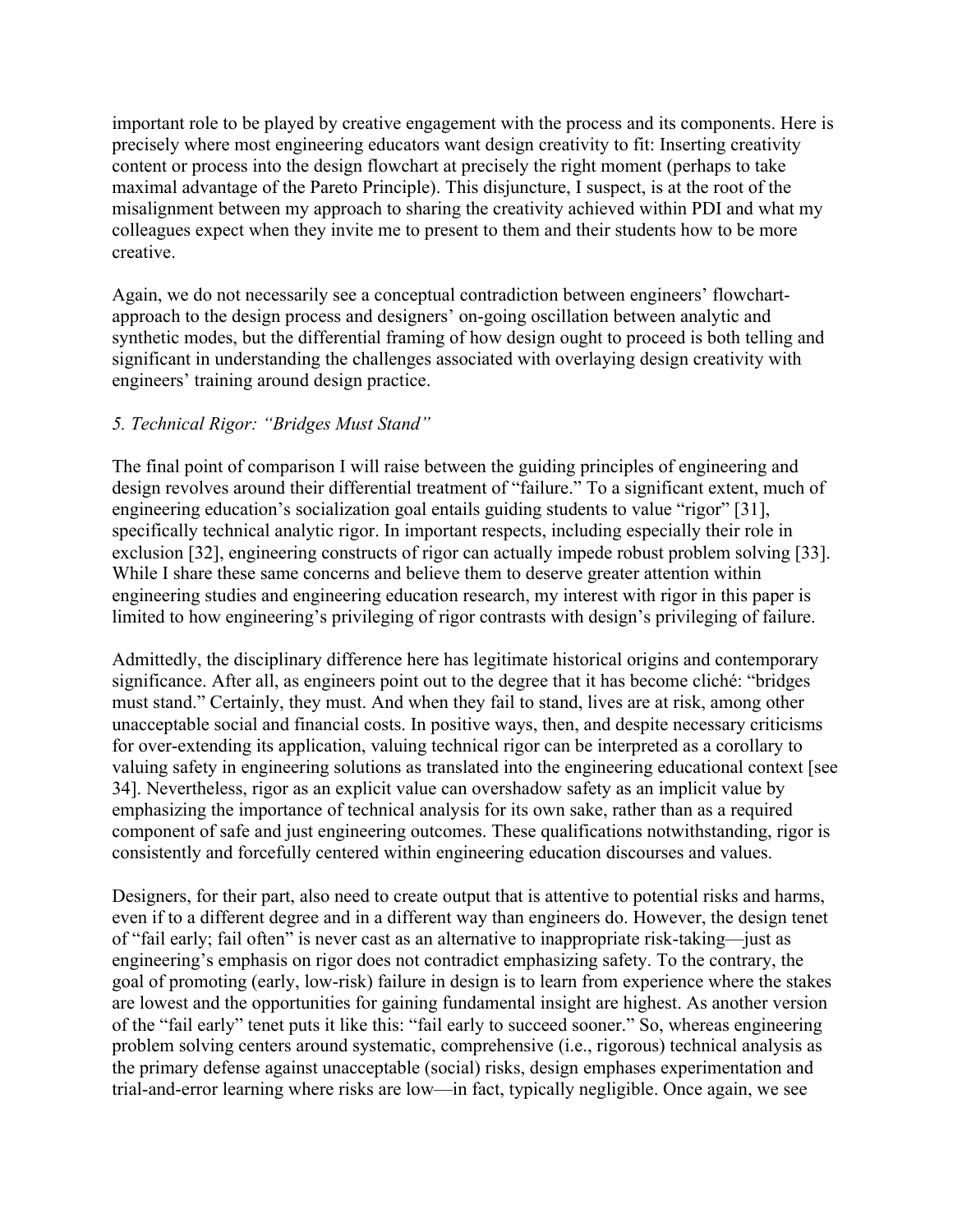here a rhetorical contradiction in how risk-mitigation is cast within the design process, but not necessarily a conceptual contradiction in how risk mitigation is actually achieved. Still, the differential approach is both notable and significant in how design is to be carried out, with engineering biased toward relatively rigid formalization and formulization in order to avoid unacceptable risk taking, and design toward loose structure and experimentation in order to promote acceptable, productive risk taking early in the process.

## **Conclusions: Incommensurability or a Possible Meeting in the Middle?**

I conclude this investigation of the incongruities between design and engineering approaches by reflecting briefly on the extent to which the tensions identified are truly incommensurable and, where they are not, describing the opportunity I see for meeting in the middle. Table 1 below summarizes the key principles/approaches reviewed in the sections above, each laid out adjacent to its corresponding "inversion."

|    | <b>Design</b>                     | <b>Engineering</b>                     |
|----|-----------------------------------|----------------------------------------|
|    | Contextualization                 | Abstraction / Universalization         |
| 2. | Problem Framing (and Reframing)   | <b>Problem Definition</b>              |
| 3. | Making to Learn                   | Making as Proof of Concept             |
| 4. | <b>Continual Oscillation</b>      | <b>Process Flowchart with Feedback</b> |
| 5. | Privileging Failure / Risk Taking | Privileging Rigor / Risk Avoidance     |

**Table 1: Comparative Emphasis of Core Approaches to Design and Engineering**

I have arranged the list of principles/approaches loosely ordered according to a logic of decreasing conceptual "contradiction." I assess the competing approaches of 1, contextualization and abstraction, to be a near-perfect inversion, both conceptually and in execution. On the other hand, 5, failing fast and technical rigor, merely suggests differential emphasis; while they remain inversions in terms of how risk if framed, in practice they are more complementary than oppositional. As one moves down the list, I see increasing opportunity for folding the competing approaches together.

Meeting in the middle, however practicable, I argue, is not without its own conceptual tradeoffs, and here we get to the crux of the argument about whether and how design creativity might be beneficially overlain onto engineering design practice and education. Academic disciplines hang together not only by a shared, largely agreed upon system of knowledge and analytic toolsets (in other words, epistemologies), but also because of value systems and cultural forces that interpenetrate with those epistemologies. The components of these discipline-making "systems," we could call them disciplinary logics, are contingent but not arbitrary, and their components cannot be randomly swapped out without trickle-through effects and tradeoffs.

This paper has shown five specific ways that the disciplinary logics of design and engineering are distinct (and often contradictory), but in these very distinctions, they also hold together as consistent and mutually supporting "wholes." It is simplistic to assume a knowledge-making tool can be stripped from one system of meaning making and be inserted, wholecloth, into a different knowledge system without changing meanings and disciplinary logics—both of the tool and of the system it is inserted into. In this way, I think my illustrations above have shown how design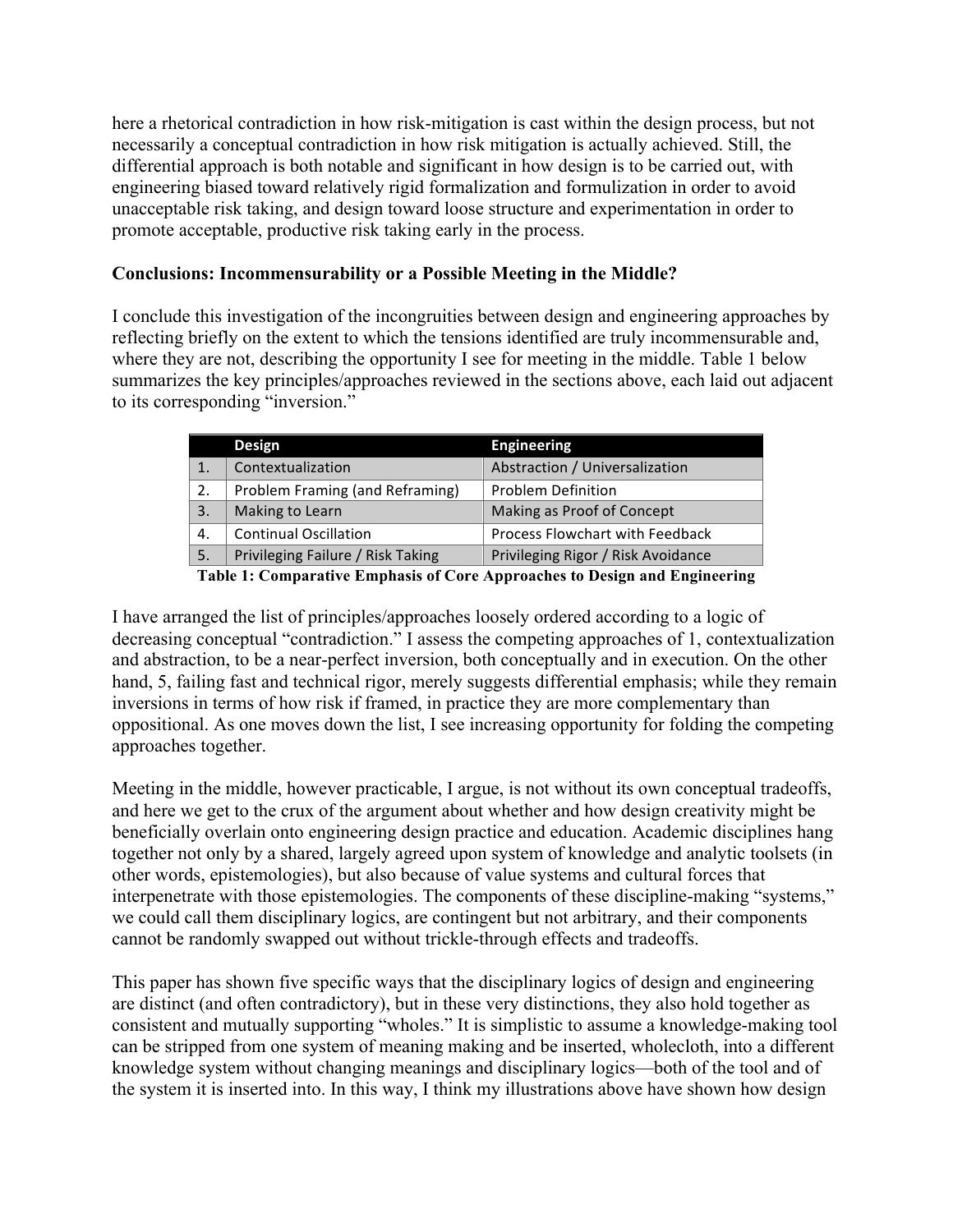approaches create conflict or friction when imported from design into engineering. The slippage impacts both the tool, which is difficult (or can be impossible) to employ efficaciously in the new context, and the coherence of the knowledge system, which must adjust to potentially incommensurable inputs. To a non-trivial extent, the experimentation and play that is characteristic of design contracts the seriousness of purpose and analytic, cognitive, and emotional disciplining that is characteristic of engineering.

That said, disciplinary knowledge systems are not static, and are never "pure," but instead are always evolving, hybridizing, and resolving some newly internalized contradictions, while proliferating others. What makes design education powerful as a system of knowledge making is distinct from what makes engineering education powerful, and yet engineering could benefit from strategic engagement with design and vice versa if adequate attention is paid to the broader system. Ultimately, the epistemological "problem" of integration arises when a discipline presumes it can simply incorporate the most-promising tools of another discipline without tradeoffs or without adapting itself in the process. As in my opening narrative, the incorporation of social science methodologies into design was not intended to achieve the same goal in the design context as the social sciences context. Similarly, incorporation of design tools into the engineering design process could create productive frictions or hybridizations, but cannot arrive at the same results in terms of design creativity as designers understand and achieve it.

It is for these reasons I fear efforts to integrate "design creativity" into engineering by overlaying discrete, creative content, without attention to how engineering education knowledge making works as a system, is bound to fail. My effort in presenting the educational successes of PDI to engineering audiences is intended to help them see PDI as itself a coherent knowledge-making system—drawing on but distinct from both engineering and design traditions. For engineering educators to systematically enhance student creativity, they do not need an introduction to the key principles of design, which can be distributed in a glossy, two-page handout. Instead what they need is, paraphrasing myself from above, is to attend to the configuration of the curricula, its particular pedagogical strategies, how they cultivate students' identity, the nature of their programs' educational cultures, student-teacher relationships, deliberate recruit, career advising, etc. By attending to the entire educational system, and not focusing on discrete "creativity" knowledge chunks, engineering educators are more likely to reliably arrive at robust educational outcomes of enhanced student creativity, but then those changes will come at a cost to educational outcomes currently achieved. Engineering educators may wish to assume there is no friction between engineering and design educational logics, and hence to define their education design problem accordingly, but the resulting solution will not withstand contact with the realworld context of educational practice. Better is to treat that friction as a significant variable, to understand its impact on the components of the system, and to move forward accordingly.

#### **Acknowledgements**

An early version of this argument was presented at the Colorado School of Mines; I thank participants at that event—particularly faculty of the Engineering, Design, and Society Division—for their engagement and feedback, which was instrumental in translating the argument into the present paper. The author also would like to acknowledge helpful feedback from James Malazita, as well as three anonymous reviewers.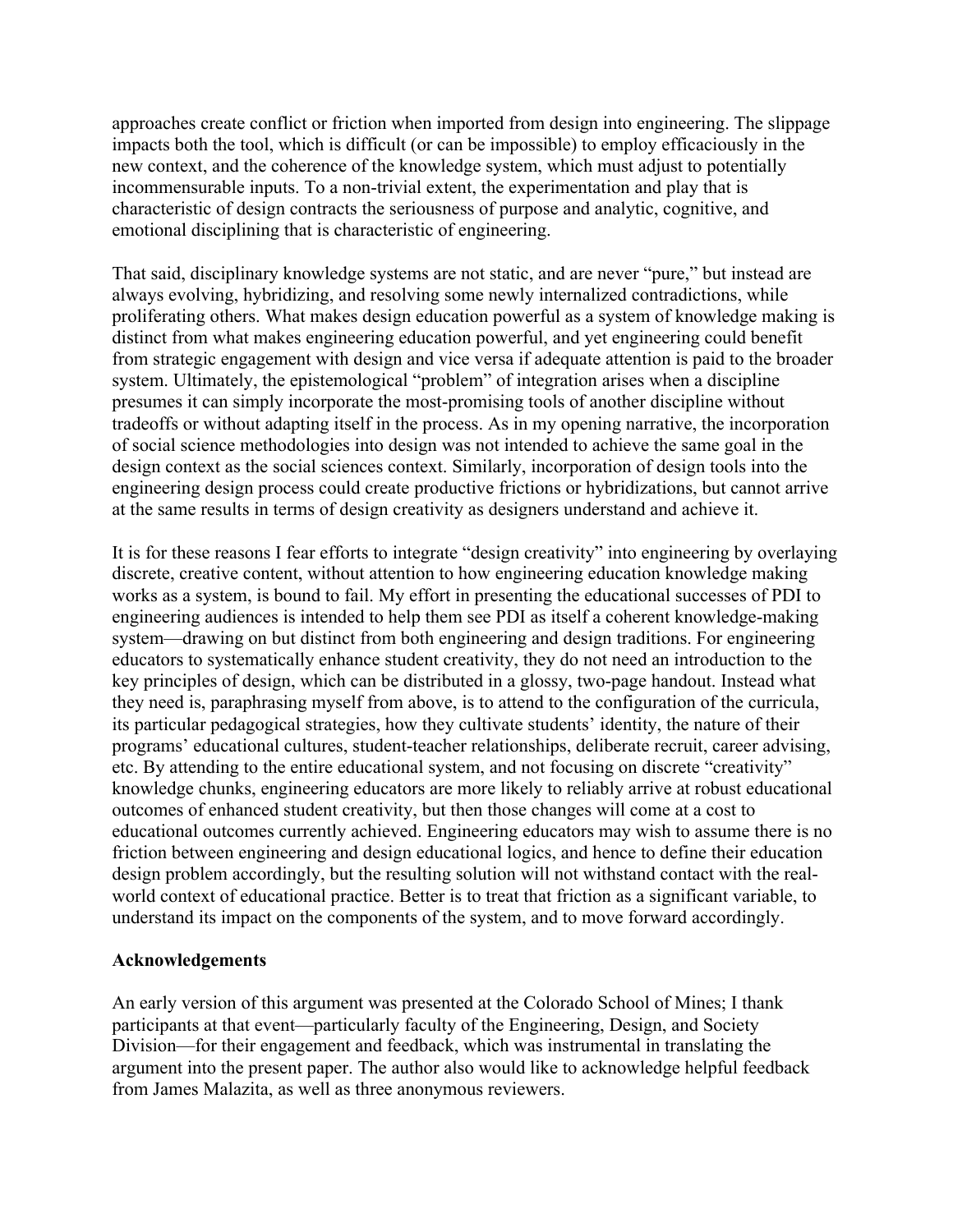### **References**

- [1] Brown, Tim. 2009. *Change by Design*. HarperCollins.
- [2] Smith, Karl A., Sheri D. Sheppard, David W. Johnson, and Roger T. Johnson. 2005. "Pedagogies of Engagement: Classroom-based practices." *Journal of Engineering Education* 94(1):87-101.
- [3] Nieusma, Dean. 2015. "Analyzing Contexts by Design: A Curriculum and Pedagogy for Integrating Social and Technical Analysis." In *International Perspectives on Engineering Education: Engineering Education and Practice in Context. Vol. I.* Steen Hyldgaard Christensen, Christelle Didier, Andrew Jamison, Martin Meganck, Carl Mitcham, and Byron Newberry, editors. Springer Science + Business Media B.V. Pp. 415-434.
- [4] Laurel, Brenda. 2003. *Design Research: Methods and perspectives*. MIT Press.
- [5] Dow, Steven P., Alana Glassco, Jonathan Kass, Melissa Schwarz, Daniel L. Schwartz, and Scott R. Klemmer. 2012. "Parallel Prototyping Leads to Better Design Results, More Divergence, and Increased Self-efficacy." In Plattner, Hasso, Christoph Meinel, and Larry Leifer (eds), *Design Thinking Research: Studying Co-Creation in Practice*. Springer: Berlin, Heidelberg.
- [6] Zoltowski, Carla. B., William. C. Oakes, and Monica. E. Cardella. 2012. "Students' Ways of Experiencing Human-Centered Design." *Journal of Engineering Education*, 101:28–59. doi:10.1002/j.2168-9830.2012.tb00040.x
- [7] Nieusma, Dean. 2008. "Integrating Technical, Social, and Aesthetic Analysis in the Product Design Studio: A Case Study and Model for a New Liberal Education for Engineers." *Proceedings of the 2008 Annual Conference & Exposition of the American Society for Engineering Education*. ASEE.
- [8] Leydens, Jon A., Juan C. Lucena, and Dean Nieusma. 2014. "What is Design for Social Justice?" *Proceedings of the 2014 Annual Conference & Exposition of the American Society for Engineering Education*. ASEE.
- [9] Nieusma, Dean. 2015. "Conducting the Instrumentalists: A Framework for Engineering Liberal Education." *Engineering Studies* 7(2/3): 159-163.
- [10] Nieusma, 2015. "Analyzing Contexts by Design."
- [11] Lachney, Michael and Dean Nieusma. 2015. "Engineering Bait-and-Switch: K-12 Recruitment Strategies Meet University Curricula and Culture." *Proceedings of the 2015 Annual Conference & Exposition of the American Society for Engineering Education*. ASEE.
- [12] Nieusma, Dean and James Malazita. 2016. "'Making' a Bridge: Critical Making as Synthesized Engineering/Humanistic Inquiry." *Proceedings of the 2016 Annual Conference & Exposition of the American Society for Engineering Education*. ASEE.
- [13] Kuhn, Thomas S. 1962. *The Structure of Scientific Revolutions*. Chicago: University of Chicago Press.
- [14] Dym, Clive L., Alice M. Agogino, Ozgur Eris, Daniel D. Frey, and Larry J. Leifer. 2005. "Engineering Design Thinking, Teaching, and Learning." *Journal of Engineering Education* 94(1):103-120.
- [15] Kelley, Tom (with Jonathan Littman). 2005. *The Ten Faces of Innovation: IDEO's Strategies for Beating the Devil's Advocate & Driving Creativity Throughout Your Organization*. Doubleday.